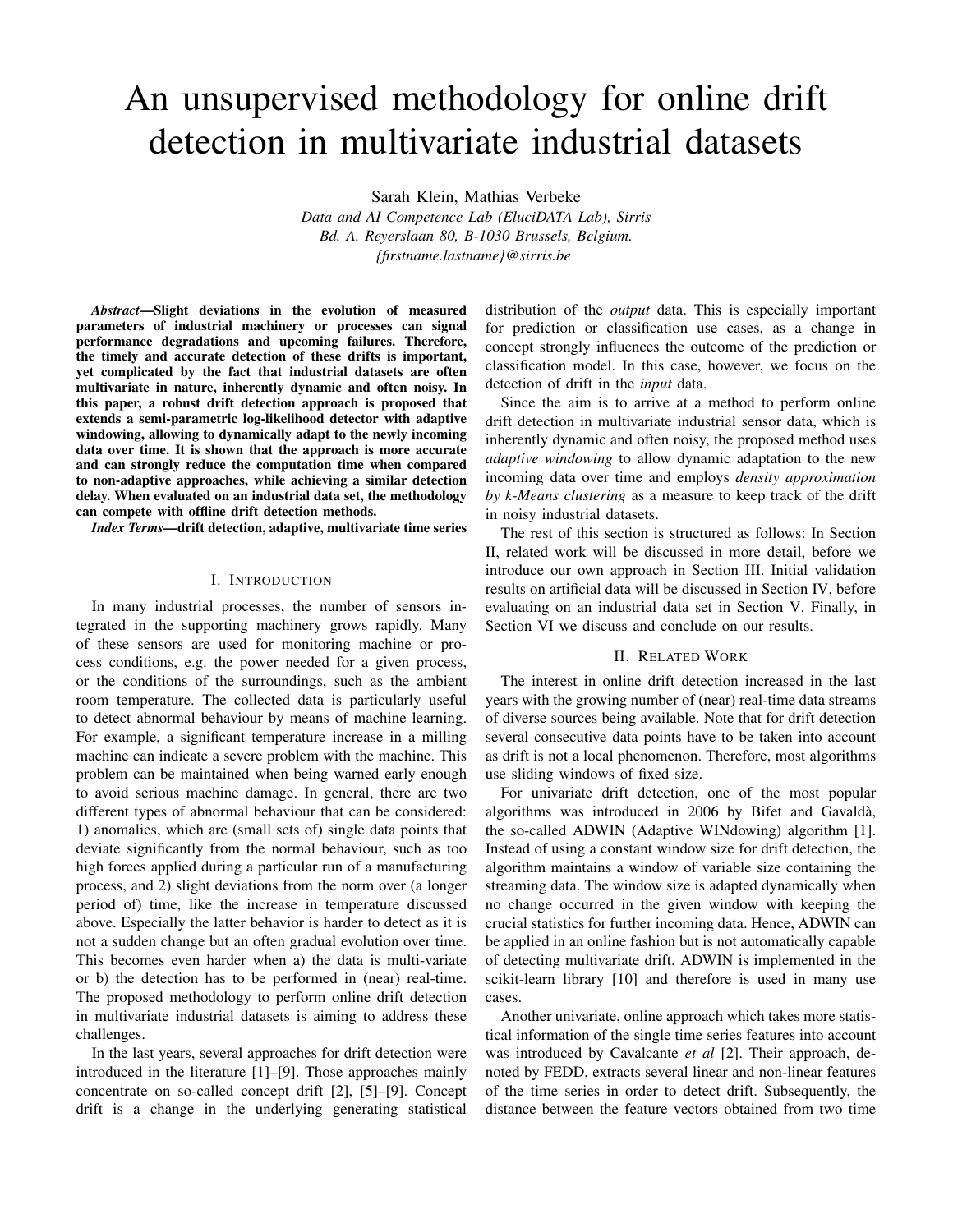windows of fixed and equal length is calculated. If the distance between the two feature vectors is significantly different, the algorithm reports a (change in) drift.

Another approach is to estimate the non-drift scenario and then compare the actual incoming data. Wenzel *et al.* [11] use a Kalman filter in order to estimate an hidden baseline signal. Then they estimate the deviation from this baseline signal in order to detect drift in the pure signal.

Several publications in this field rely on statistical testing in order to validate the hypothesis that significant change in the output variable occurs. One of these tests was introduced by Bhaduri *et al.* [12] where a lower bounds were derived by the Hoeffding's and Bernstein inequality.

Kuncheva [3] introduced a multivariate approach based on density estimation of the time series. This semi-parametric log-likelihood (SPLL) detector returns a (change in) drift by comparing the approximation of the density functions within two fixed-size and equally long windows. In order to estimate the density function, a k-Means approximation [13] is used to approximate a Gaussian mixture distribution. The advantage of this approach is that the density estimation is computationally lightweight and at the same time naturally takes the multivariate character of the data into account.

Our proposed approach takes several of the aspects of the upper three algorithms into account. On the one hand, we will integrate the adaptive windowing from ADWIN into the SPLL approach and additionally take further time series characteristics than only the pure data stream values into account. We will discuss our approach in the following section in more detail.

We will benchmark our approach for online drift detection to the drift periods detected by the Python package ruptures [14], which performs multivariate drift detection in an *offline* fashion.

# III. ADAPTIVE SPLL APPROACH

The approach we introduce is based on the SPLL algorithm [3]) where the overall idea is to compare the statistical measures from two approximated distributions. The starting point is a Gaussian mixture with  $k$  components given by the density with the mixing coefficients

$$
p_1(\vec{x}) = \sum_{j=1}^{k} P(j)p_1(\mathbf{x}|j)
$$
  
= 
$$
\sum_{j=1}^{k} \frac{P(i)}{(2\pi)^{\frac{n}{2}} \det(\Sigma_i)^{\frac{1}{2}}}
$$
  

$$
\exp\left(-\frac{1}{2}(\mathbf{x} - \mu_i)^T \Sigma_i^{-1}(\mathbf{x} - \mu_i)\right).
$$
 (1)

Due to the sum in the density, the expression will not factorize. Therefore, Kuncheva suggested to rather apply a logarithmic upper bound than the exact likelihood for  $x$  in window  $W_2$  such that



Fig. 1: Schematic definition of the adaptive window  $W$  between the actual drift period start time  $t_d$  and the current time  $t_n$  right after detection. The window will grow with more data points being added to the signal.

$$
L(W_2|p_1) = \prod_{x \in W_2} p_1(x)
$$
  
\n
$$
\leq \prod_{x \in W_2} \max_{i=1}^{k} \left\{ \frac{1}{(2\pi)^{\frac{n}{2}} \det(\Sigma_i)^{\frac{1}{2}}} \right\}
$$
  
\n
$$
\exp\left(-\frac{1}{2}(\mathbf{x} - \mu_i)^T \Sigma_i^{-1}(\mathbf{x} - \mu_i)\right) \right\}
$$
\n(2)

From this, it can be shown that the bound of the loglikelihood is proportional to the sum of the negative squared Mahalanobis distances between each observation and its closest mean [3]. Note that in the univariate case, this reduces to a simple percentile calculation. In order to decide whether the distributions between the two distinct time windows  $W_1$  and  $W<sub>2</sub>$  are significantly different and therewith drift occurs, the log-likelihood ratio is calculated between the density  $p_1$ , the density derived from data in window  $W_1$  and the density  $p_2$ derived from data in  $W_2$ , as follows:

$$
LLR = \log \frac{L(W_2|p_2)}{L(W_2|p_1)}
$$
\n(3)

When assuming that  $p_2$  is the exact density for data in  $W_2$ , such that  $L(W_2|p_2) = 1$ ,  $LLR$  gives the ratio of  $W_2$  fitting into  $p_1$ :

$$
LLR = -\log L(W_2|p_1). \tag{4}
$$

Combining the last equation with 2, [3] proposes to use the following upper bound for deciding whether  $W_2$  comes from the same distribution as  $W_1$ :

$$
SPLL \propto \sum_{x \in W_2} (\boldsymbol{x} - \mu_*)^T \Sigma_i^{-1} (\boldsymbol{x} - \mu_*) \tag{5}
$$

It can be shown that if  $W_2$  comes from  $p_1$ , the Mahalanobis distances have a chi-square distribution with  $N$  degrees of freedom, with  $N$  being the dimensionality of the feature space [15]. By defining the threshold  $\alpha$ , it can be decided whether  $W_2$  comes from  $p_1$  by using the chi-square quantiles.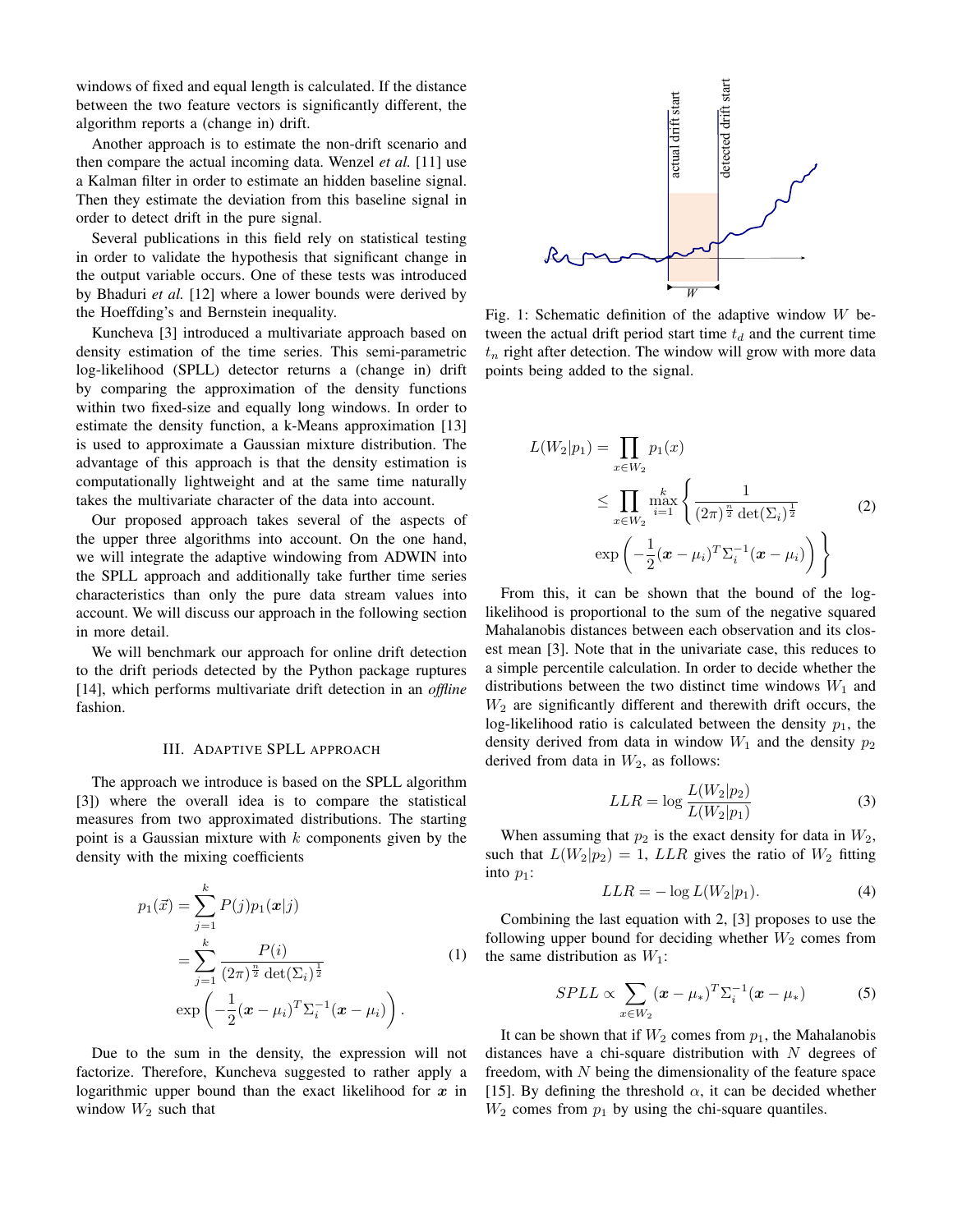As suggested by Kuncheva [3], in order to decrease computation time, we will use  $k$ -Means clustering [13] for estimating the density of the Gaussian Mixture model. The number of clusters  $k$  is a free parameter in the algorithm and will influence its performance. Therefore, we will use several different values of  $k$  for algorithm evaluation.

While Kuncheva [3] uses different fixed window sizes, we extended her approach by introducing adaptive window sizes, in order to more flexibly adapt to the inherently dynamic behavior present in data originating from industrial machines and processes. As the algorithm will be used for streaming data, we will set the data point  $x_n$  at time  $t_n$  as the last data point in the incoming data. For the adaptive window, we introduce window  $W_S$ . It starts at the last detected start of the current drift period  $t_d$  and lasts until the current time  $t_n$ , such that the length of the window is equal to  $n - d = W<sub>S</sub>$ . Note that the size of this window grows until a new drift is detected. A schematic explanation is shown in Figure 1. For detection, we split that window into the following two detection windows  $W_S^1$  and  $W_S^2$ :

- $W_s^1 = [x_d, \ldots, x_{d+|W_s|/2}]$
- $W_s^2 = [x_{d+|W_s|/2+1},...,x_n]$

If a change was detected between these windows, we continuously split these windows into smaller windows in order to detect the actual starting time of the current drift period. Once found, this point is assigned to be the new  $t_d$ . Like this we keep track of the current statistics in the current time window of the new incoming data. Note that, once drift was detected, the new detection window will almost surely have a length longer than 1. For reasons of computation time, we introduce a maximal window size  $W_{\text{max}} = 100$ . Additionally, we reuse the k-Means centroids from the last window computation as initial centroids in the next time step which gives an extra speed-up.

Additionally, we introduce a new criterion specified for drift detection. While [3] solely used the SPLL limit for detecting a change in distribution, we take the evolution of the distance to the cluster centroids - the Mahalanobis distance - into account. It is calculated at every time step during the process. An increase in the mean distance provides additional insights about an occurring drift or whether it is a periodic change. Therefore, we introduce the following criterium  $\delta$ :

$$
D_i = \sum_{x \in W_2} (\boldsymbol{x}_i - \mu^i_*)^T \Sigma_i^{-1} (\boldsymbol{x}_i - \mu^i_*) \text{ with } i \in [d, \dots, n]
$$

$$
\delta = \begin{cases} 1, & \text{for } D_i + \mathbb{E}[D_{j < i}] > 3 \mathbb{V}[D_{j < i}] \\ 0, & \text{else} \end{cases} \tag{6}
$$

Like this, we additionally keep track of the statistical features of the Mahalanobis distance. Once drift was detected, the vector of Mahalanobis distances will be reset. In Figure 2, the evolution of the log-ratio criterion and the Mahalanobis distance is shown for a two-dimensional dummy data set where

Take
Mahalanobis
distance
into
account



Do
not
take
Mahalanobis
distance
into
account



Fig. 2: Drift detection on example data set where in a) the Mahalanobis distance is taken into account and in b) it is not. The upper rows show the two-dimensional signal. In the middle rows, the log-ratio used for testing the chisquared distribution, is shown, while the bottom rows show the Mahalanobis distance, respectively. (Parameters:  $\alpha = 0.025$ ,  $k = 2$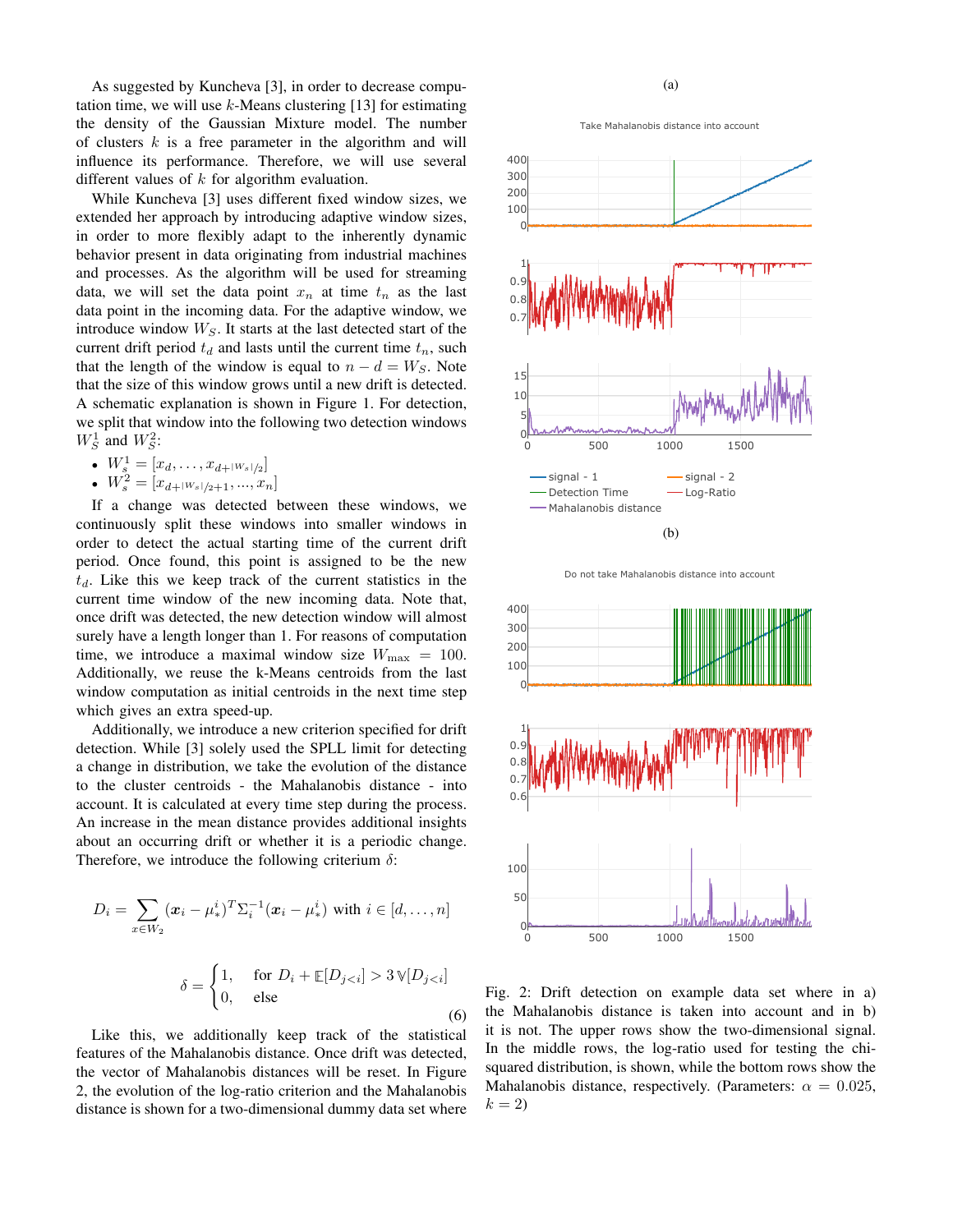in the a) the Mahalanobis distance was taken into account and in b) it was not. For the two variables of the dummy data set, the first 1000 data points are drawn from a normal distribution  $\mathcal{N}(0, 1)$ , for the remaining 1000 points, the first variable additionally has an added linear drift.

In both cases, i.e. with the additional Mahalanobis distance criterion, for the first 1000 points, the log ratio criterion is far from 1 and therewith far from detecting a drift. Also the Mahalanobis distance is small. Once the drift starts at point 1000, we see a clear difference between the two cases a) and b). In the first, the log-ratio as well as the Mahalanobis distance increase rapidly. After detecting the first drift, the Mahalanobis distance is not significantly increasing anymore and therefore the criterion for  $\delta$  is not fulfilled. Differently for case b), where the Mahalanobis distance is not taken into account. Drift is detected in equidistant times. Both cases can be relevant for industrial use cases. The former is useful in a case in which a drift per se is crucial to detect, while the latter could be used for triggering alarms in case of a continuously growing drift.

# IV. EVALUATION ON ARTIFICIAL DATA SET

In this section, we will evaluate the adaptive SPLL method on an artifical multi-variate data set with periods of varying drift. First, we discuss the metrics we use in order the evaluate our results. Then, we introduce the algorithm for creating the data set and the parameters we used for the drift detection methods. Then we discuss the results for the different methods of drift detection.

# *A. Evaluation metrics*

In the case of singular point anomaly detection, a confusion matrix is a good measure for the accuracy of an algorithm. For the evaluation of multivariate drift detection however, a confusion matrix is not applicable, because most algorithms detect drift only after a certain delay and drift is not a local characteristic but evolves with time. For this reason, we use the *adapted F-score* and *mean delay* to evaluate the quality of the model as suggested in [4].

Usually, the F-score is computed as the harmonic mean of recall and precision. As stated above, these measures are only applicable for local classification events. Therefore, we introduce a tolerance threshold  $\epsilon$ . This means that we accept detected drift to be correctly detected in case the time between actual drift start and drift detection is smaller than  $\epsilon$ . Hence, recall measures the proportion of actual drifts detected and precision measures the proportion of correctly detected drifts within tolerance. If a second drift start period was detected within tolerance  $\epsilon$  even though no new drift period has actually started in the data, this second detection will be counted as false positive. In Figure 3 the definition of true and false positives as well as false negatives are sketched. Note that we do not count true negatives since usually most of all data points should belong to that group. As in streaming data the drift should be detected as early as possible, we consider the mean delay as an additional quality measure. It is calculated Mahalaanois distance is small. Once the drift starts at point<br>in 1000, we see a clear difference between the two cases a) and<br>b). In the irst, the dog-ratio as well as the Mahalanobis distance<br>increases rapidy. After dete



Fig. 3: Schematic explanation of the definition of true and false positives and false negatives. Note that the starting point of the second drift period is indicated as false negative as the delay of detection was bigger than the tolerance threshold  $\epsilon$ . Therefore this drift start period will not be counted as properly detected.

period and the time when it is detected by the algorithm. If a particular drift period was not detected, we do not assign a delay, such that only true positives count towards the delay calculation.

# *B. Artificial data set creation*

The evaluation is performed on an artificial dataset of length  $n = 2000$  and dimension 4, which is constructed in the following way:

- 1) Draw from a discrete uniform distribution  $m = F(k :$  $a, b$ ) a number of change points per dimension, where  $a = \frac{n}{500}$ ,  $b = \frac{n}{250}$
- 2) Draw from a Gaussian distribution  $x_c p = \mathcal{N}(n/m, n/200)$ the position of the single changepoints per dimension.
- 3) Draw the single data points between two change points according to the following steps:
	- a) Draw a drift variable  $\mu$  from a continuous uniform distribution between -1 and 1 defining the strength of the drift.
	- b) Draw a uniform noise variable  $\sigma$  between 0.01 and 0.5
	- c) Draw  $|x_{cp}^{i+1} x_{cp}^i|$  values from a Gaussian distribution  $\mathcal{N}(\mu, \sigma)$

An example of the sampled data is shown in Figure 4. Note, that this type of introduced drift is not only visible as a (linear) increase or decrease in values but can also be a variation in noise.

For the algorithm evaluation, we sampled 50 of these multivariate time series. On those, we performed the drift detection with the adaptive SPLL algorithm, with the nonadaptive SPLL [3] and with the offline method ruptures [14]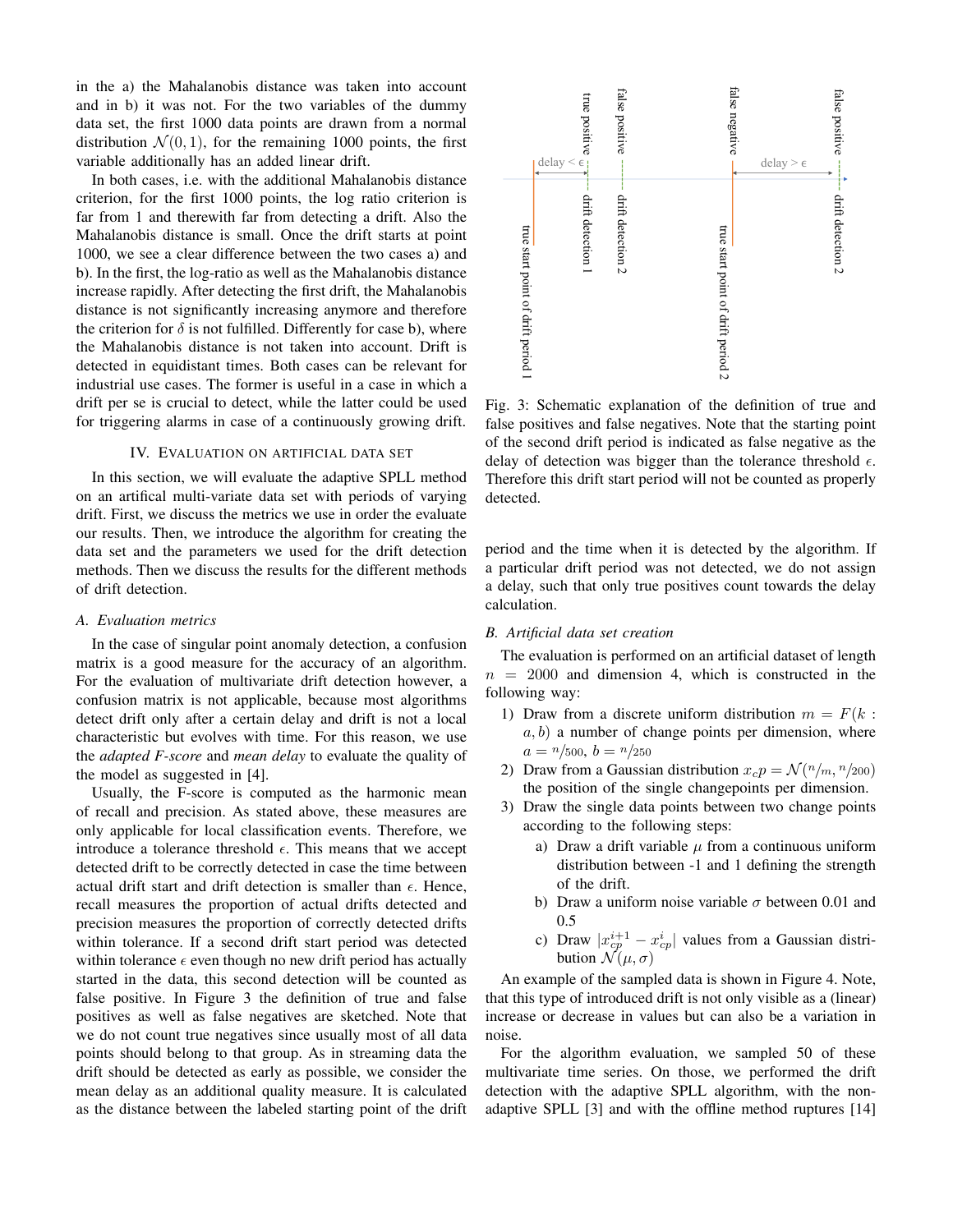

Fig. 4: Example of an artificial data set. The gray, vertical lines indicate the changepoints of the single variables at which the distribution changes and therewith drift occurs.

for benchmarking. We included ruptures for evaluation based on the assumption that an offline algorithm should perform better on the data than an online approach. We will use ruptures out of the box with the following settings for the Pruned Exact Linear Time (PELT) search method:

- Segment model: rbf and L2 method
- Minimal window size  $\in \{2, 10, 20\}$

For the adaptive and non-adaptive SPLL approach, we used the following combinations of parameter:

- Chi-squared quantile threshold  $\alpha$   $\in$  $\{0.005, 0.01, 0.025, 0.05, 0.075, 0.1\}$
- Number of clusters for k-Means  $k \in \{2, 3, 4\}$
- Window size  $|W_1| + |W_2| \in \{50, 100\}$  as suggested in [3] for the non-adaptive SPLL approach.

Hence, the overall amount of experiments is  $2 \times 3 \times 50 =$ 300 for the adaptive SPLL approach and two times as many experiments for the non-adaptive SPLL approach due to the definition of the two fixed window sizes.

### *C. Evaluation*

Most important for the methodology evaluation is the overall performance of the algorithm regarding the timely and accurate detection of drift. As stated above, we calculate the F-score and mean delay of detection as the primary measures of performance to compare the different approaches. The results for F-score and mean delay of drift are shown in Figure 5 and Figure 6, respectively. Note, that the maximal mean delay is defined by the tolerance threshold  $\epsilon = 50$ . In order to interpret the measured F-score in the different<br>In order to interpret the measured F-score in the different scenarios, we need to take a deeper look into the way the nonadaptive SPLL approach identifies drift. The main difference in the drift detection of the adaptive and non-adaptive SPLL approaches is the windowing for drift detection. In the nonadaptive SPLL approach, the window size is fixed and slides with increasing amount of data. That means that if a drift period starts at time  $t^*$  then at (almost) all data points in range .<br>محمد م



Fig. 5: : Boxplot of F-score for the different combinations of parameters for 50 randomly generated time series. We show the results for adaptive and non-adaptive SPPL approaches as well as the results from ruptures.



Fig. 6: Boxplot of mean delay for the different combinations of parameters for 50 randomly generated time series.

|                                   | ruptures, rbf minimal size=2                       |
|-----------------------------------|----------------------------------------------------|
|                                   | ruptures, rbf minimal size=10                      |
|                                   | ruptures, rbf minimal size=20                      |
|                                   | ruptures, I2 minimal size=2                        |
|                                   | ruptures, l2 minimal size=10                       |
|                                   | ruptures, l2 minimal size=20                       |
|                                   | adaptive SPLL, k=2                                 |
| <b>Contract Contract</b>          | adaptive SPLL, k=3                                 |
|                                   | adaptive SPLL, k=4                                 |
| <b>Contract Contract Contract</b> | non-adaptive SPLL, k=3, windowsize=50, keep all    |
|                                   | non-adaptive SPLL, k=3, windowsize=100, keep all   |
|                                   | non-adaptive SPLL, k=2, windowsize=50, keep all    |
|                                   | non-adaptive SPLL, k=2, windowsize=100, keep all   |
|                                   | non-adaptive SPLL, k=4, windowsize=50, keep all    |
|                                   | non-adaptive SPLL, k=4, windowsize=100, keep all   |
| <b>The Contract of Street</b>     | non-adaptive SPLL, k=3, windowsize=50, keep first  |
|                                   | non-adaptive SPLL, k=3, windowsize=100, keep first |
|                                   | non-adaptive SPLL, k=2, windowsize=50, keep first  |
|                                   | non-adaptive SPLL, k=2, windowsize=100, keep first |
|                                   | non-adaptive SPLL, k=4, windowsize=50, keep first  |
|                                   | non-adaptive SPLL, k=4, windowsize=100, keep first |

Fig. 7: Legend to the plots of F-score and mean delay calculation.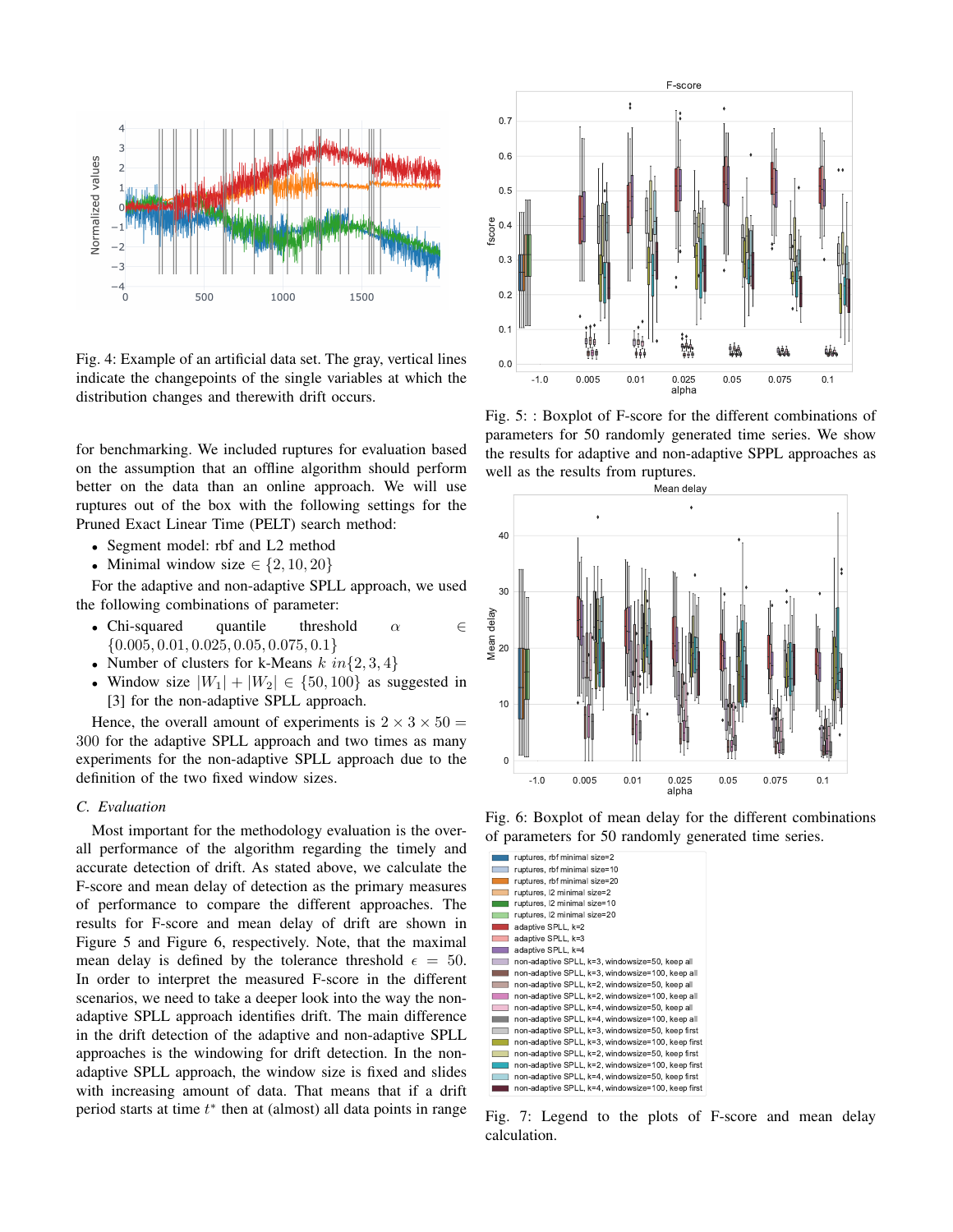#### Histograms of computation time



Fig. 8: Normalized histograms of computation time for the different combinations of parameters for the adaptive SPLL approach. For  $n = 2000$ , the mean computation time is about 17 seconds.

 $[t^*, t^{*+|W_2|}]$  a drift will be detected. Thus, when measuring the true positives as sketched in Figure 3, only the first time the drift is detected it is counted as true positive, whereas a drift detection thereafter but still less than  $\epsilon$  away is treated as false positive. Hence, the non-adaptive SPLL approach counts almost  $|W_2|$  false positives for each true positive. This of course strongly influences the F-score in a negative way. In the adaptive SPLL approach this is avoided by resetting the detection window to the point where the start of drift is estimated. In order to prevent these duplicated detections in the non-adaptive SPLL approach, we can count only those time points at which a new interval of detections begins. This will decrease the number of false negatives but at the same time, we might miss new drift periods when the detection window is smaller than the current drift period as these will then occur in the same continuous detection interval. In Figure 5 and Figure 6 this case is given by the additional description *keep first*, while in case when all detections are used in order to calculate the F-score and the mean delay, the description shows *keep all*.

The mean delays for the ruptures and adaptive SPLL approach are very similar, while the detection delay is significantly smaller for the non-adaptive SPLL approach. The opposite is true for the F-score: For ruptures and the nonadaptive SPLL, the F-score is significantly smaller (i.e., worse) than for the adaptive SPLL approach. Especially for the nonadaptive SPLL approach this low F-score of less than 0.1, in both cases, i.e., when keeping only the first or all detection times, is surprising.

#### *D. Evaluation discussion*

The adaptive SPLL approach shows the best results concerning the F-score. Even though the mean delay is slightly longer than for the other approaches, it still delivers reasonable results. Further, we investigate the computation time for the adaptive and non-adaptive SPLL approaches. Especially in industrial environments, the computation time is crucial. Therefore, we collect the computation time for applying the adaptive SPLL approach for each of the experiments. The histograms of the resulting computation times for the experiments with different parameter combinations are given in Figure 8 and

#### Histograms of computation time



Fig. 9: Normalized histograms of computation time for the different combinations of parameters for the non-adaptive SPLL approach. For  $n = 2000$ , the mean computation time is about 200 seconds. The different colors indicate the window size (blue: 50, orange: 100)

Figure 9. We see that for all combinations, the computation time is equal to or less than 25 s for  $n = 2000$  data points. That means that the mean computation time for each data point equals 12 ms and therewith the algorithm is fast enough for most industrial applications.

Comparing this to the computation time of the non-adaptive SPLL approach (Figure 9), the significant improvement in computation time in the adaptive SPLL approach becomes obvious. The mean computation time for  $n = 2000$  in the nonadaptive SPLL approach as described in [3] equals roughly 3 minutes and therewith 90  $ms$  per new data point. Even though this is still applicable to most industrial processes, it is 9 times slower than the adaptive SPLL approach, even though the adaptive SPLL approach performs more window comparisons due to finding the point at which a new drift period begins. This decrease in computation time is mainly linked to the reuse of k-Means centroids. Note that the computation time increases with window size used. In Figure 9 the blue bars correspond to a window size of 50, while the orange bars correspond to a window size of 100.

# V. EVALUTION ON INDUSTRIAL DATA

Encouraged by the good results found on the artificial data set in the former section, we additionally evaluated the adapative SPLL method against an industrial data set. For this reason, we will use the run-to-failure data from the NASA Open Data Portal [16]. In the data set, engine degradation simulation was carried out using C-MAPSS tool. Four different sets were simulated under different combinations of operational conditions and fault modes. Several sensor channels were recorded to characterize fault evolution.

# *A. NASA data set description*

When taking all sensor channels into account, the time series has 25 features. Those features are all very different, from very small values with a mean in the range of  $10^{-6}$  to mean values of up to  $10^4$ . Some of the features are constant, while others show strong variation. Most importantly, not all features show drift and some of the features are correlated. We will not perform any preprocessing of the data but apply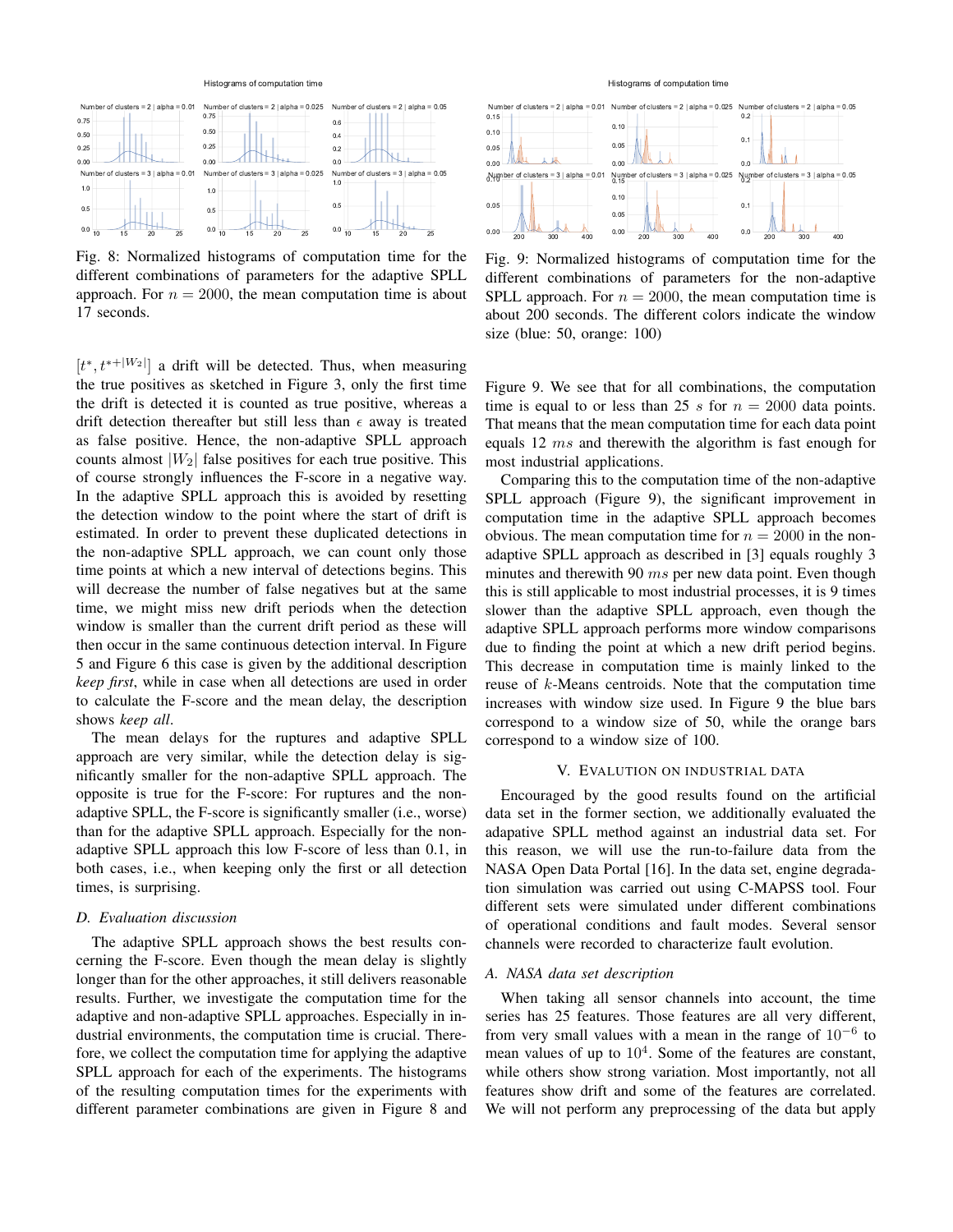

Fig. 10: The gray lines show the data from the NASA data set. For the visualisation, the data is scaled to the range from 0 to 1. The blue vertical line (most left) gives the drift detection by the adaptive SPLL methodology, the red line (middle) gives the ground truth while the most right, green line is the result from the Pelt algorithm.

the adaptive SPLL method on it as it is. In the data set, in total 100 engines are simulated.

# *B. NASA data set evaluation*

In contrast to the artificial data set, we do not know when drift periods start in this data set. Therefore, for benchmarking purposes we implemented a simple offline methodology for drift detection. We calculate the mean value over the first 30 datapoints, for which we assume that no drift occurs. For the remaining values, we calculate a rolling mean over a window of size 5. If this mean deviates more than 15% from the initial mean, we state this point as the beginning of the drift period.

For one of the engines, the data is shown in Figure 10 as an example. Note that the data is scaled for reasons of visibility. The ground truth label is marked by the red line (middle), while the drift period starting point detected by the adaptive SPLL method is given in blue (most left) and by the Pelt algorithm when using a subset of the data (features 11,12 and 13) in green (most right). When purely looking at the data, the adaptive SPLL method gives the best results.

For evaluation, we first calculate the distance between the ground truth label and the first drift start period detected by the adaptive SPLL method and the Pelt algorithm for each engine. Almost all of the results derived by the adaptive SPLL methodology (compare Figure 11) for all parameter settings are in the range from -50 to 50 time steps apart from the ground truth label. From Figure 10 we already saw, that the adaptive SPLL method can detect drift earlier than the ground truth benchmark such that negative deviations in a reasonable range are not bad per se. In case of very large negative deviations, as for example most of the results from the Pelt algorithm when taking all features into account (orange bars), the methodology detects a drift too early. As most of these time series are only between 150 and 300 time steps long, the Pelt algorithm from the ruptures package detects drift very often right from the start and then many times or not





Fig. 11: Histogram of deviations from the ground truth label for the adaptive SPLL methodology and the Pelt algorithm.



Fig. 12: F-score calculated for the adaptive SPLL methodology and the Pelt algorithm.

at all. Therefore, the F-score is overall rather small for the Pelt algorithm, as either the number of true positives is zero - when no drift period was detected - or the number of false positives is high - when many drift periods were detected.

Similiarly as before, we can also compare the F-score values for the adaptive SPLL method and the Pelt algorithm (see Figure 12). We see that the adaptive SPLL method detects drift start periods very reliably with a F-scores between 0.8 and 1 independently of the parameters chosen.

# VI. DISCUSSION & CONCLUSION

We have introduced an adaptive SPLL approach for online drift detection, extending the SPLL approach with fixed window size as introduced by Kuncheva [3]. We have shown that an adaptive window size and the inclusion of statistical measures like the evolution of the Mahalanobis distance can